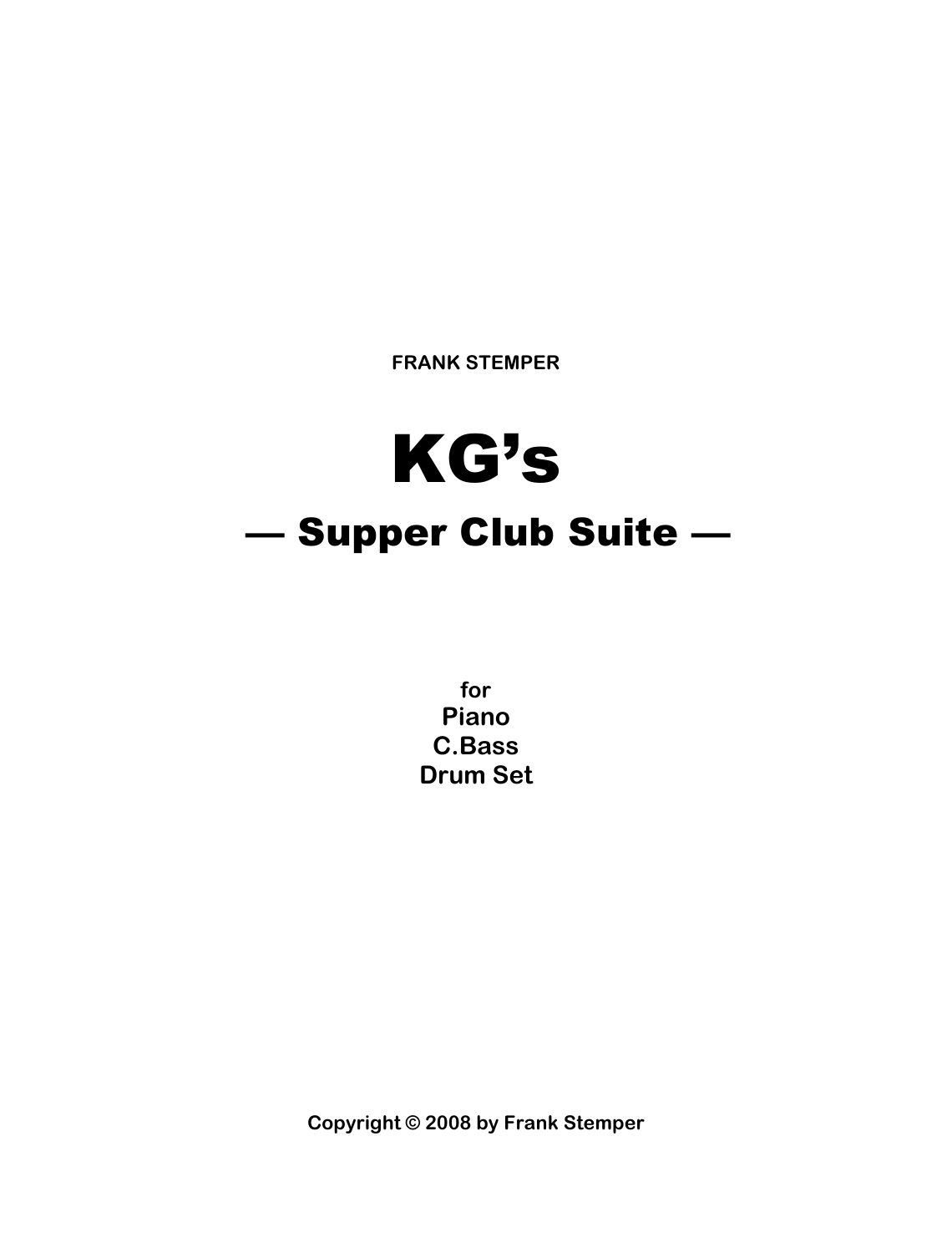





F. Stemper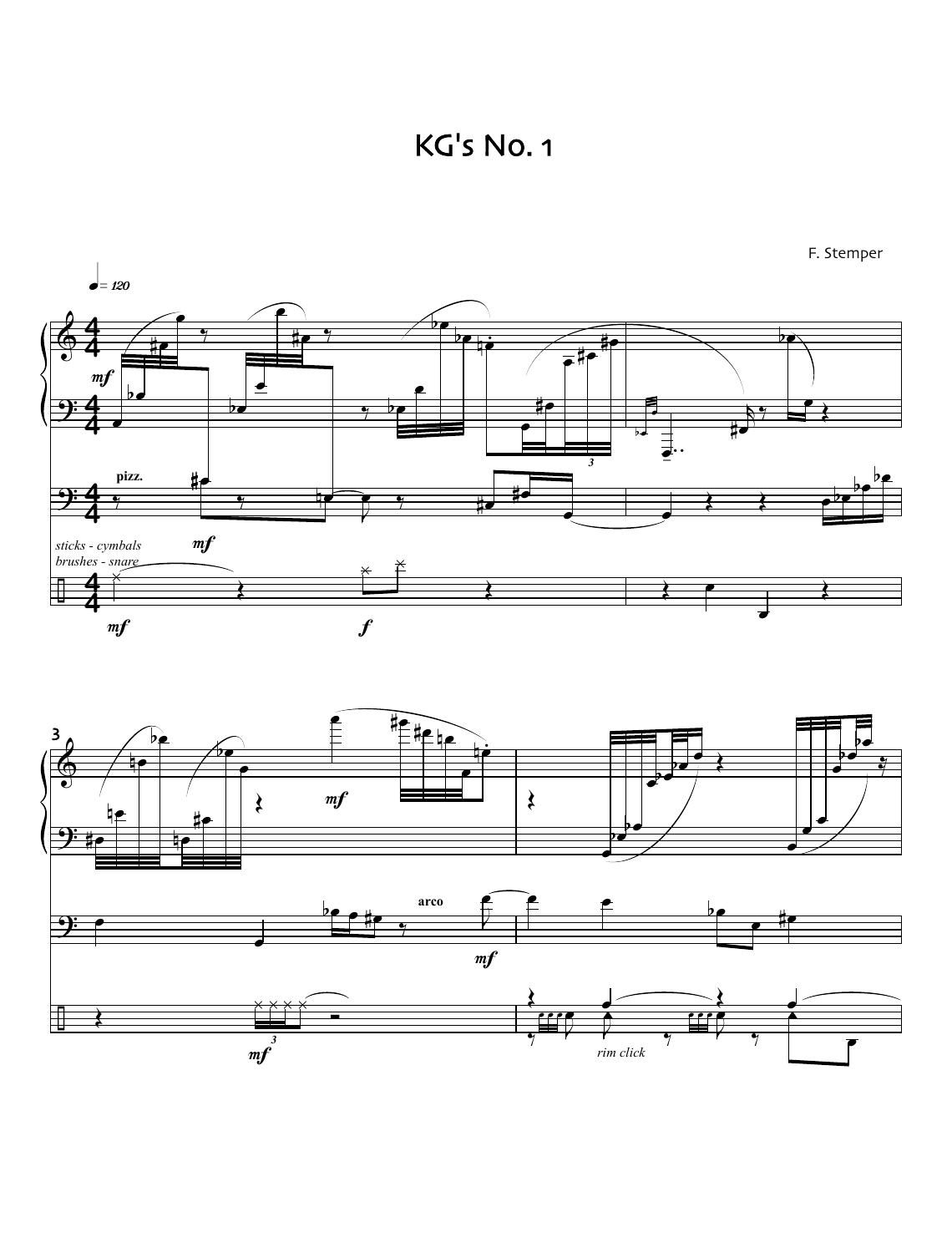





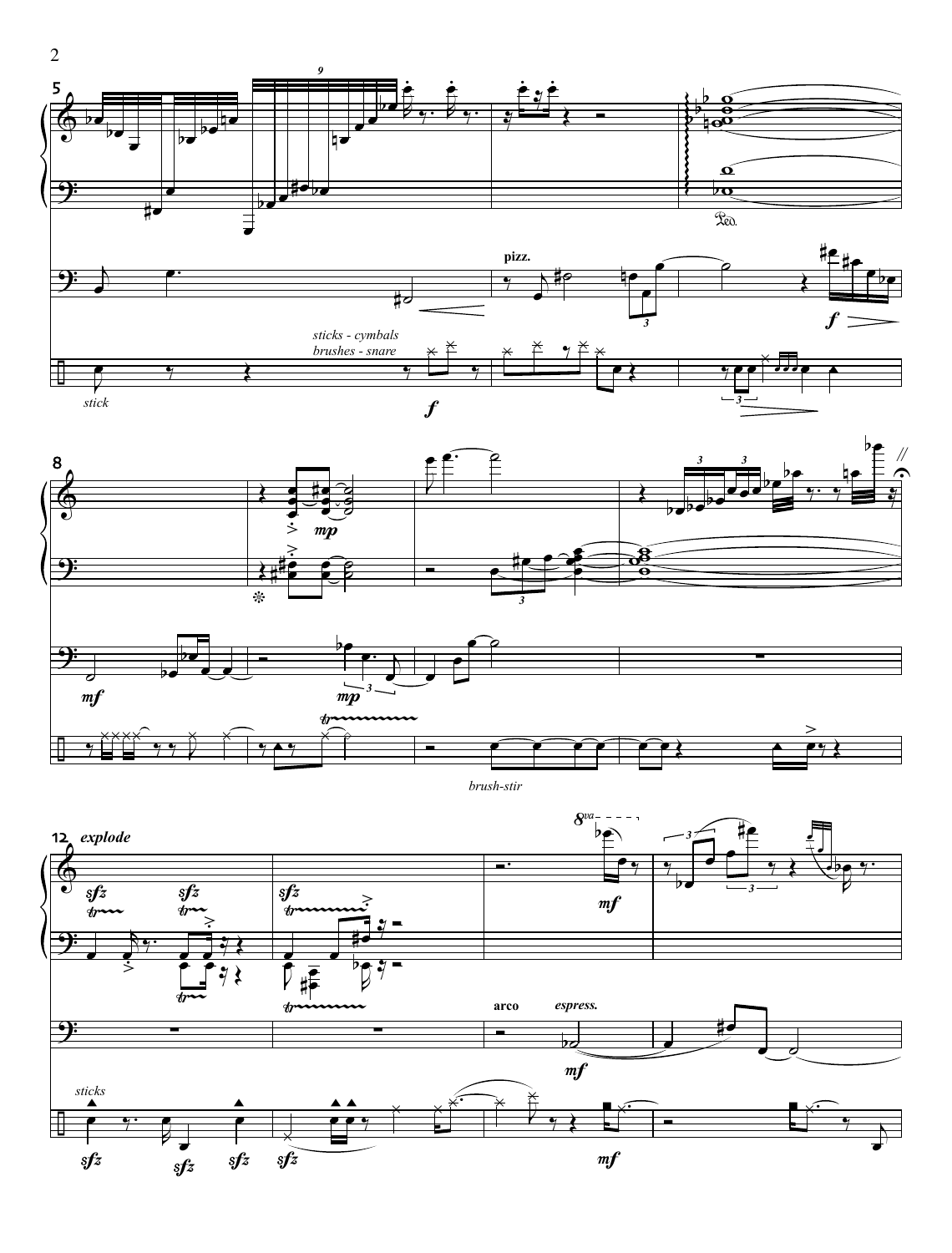

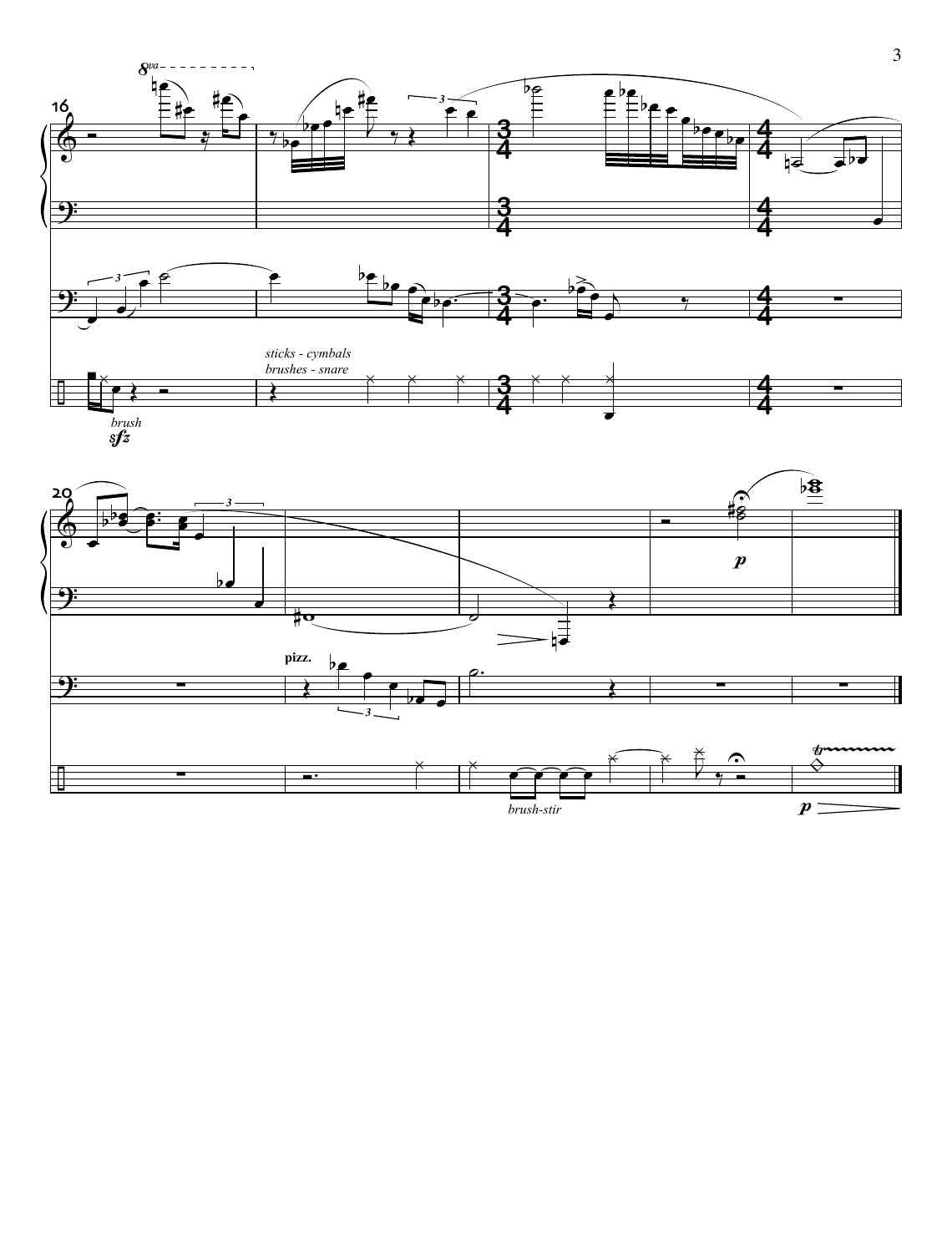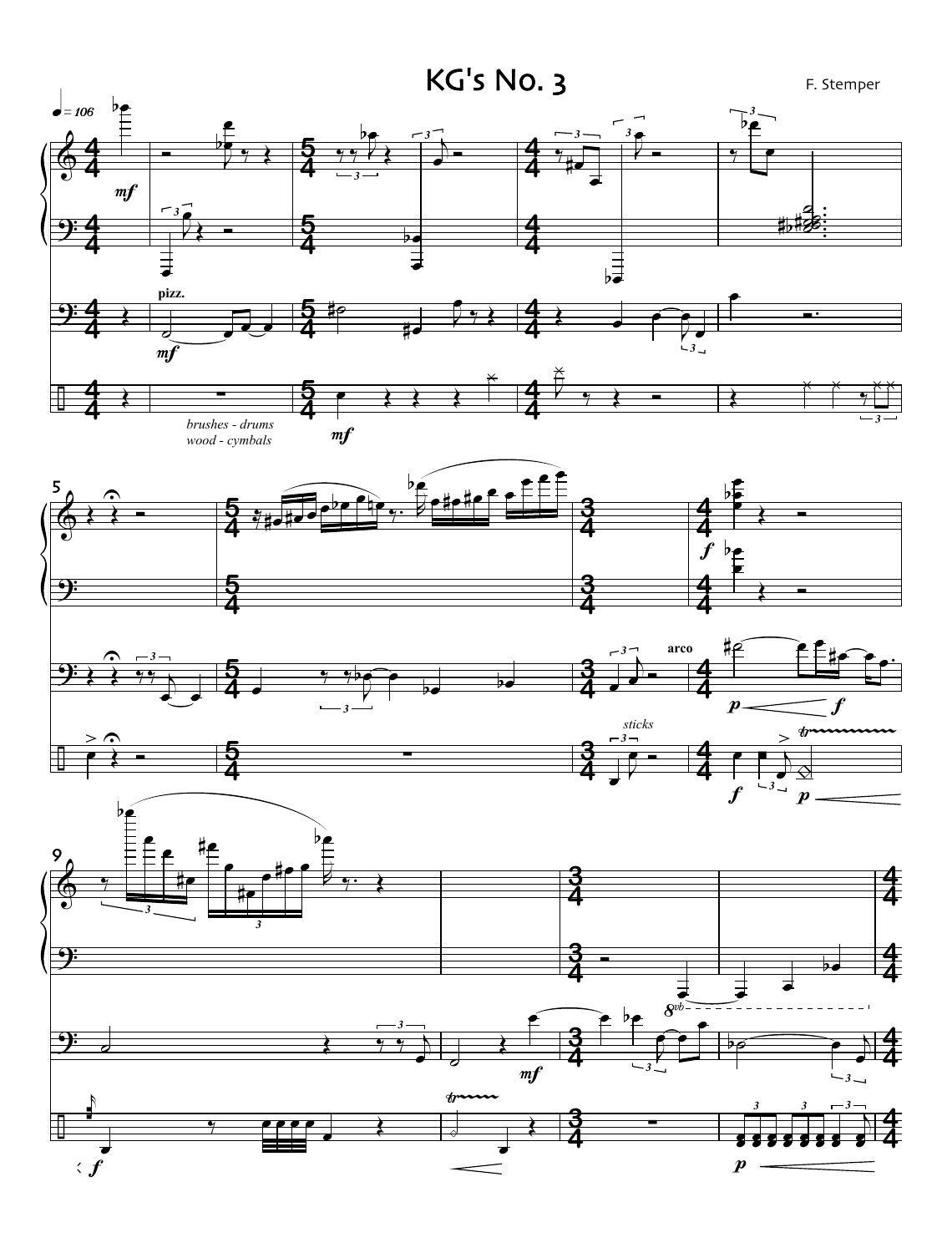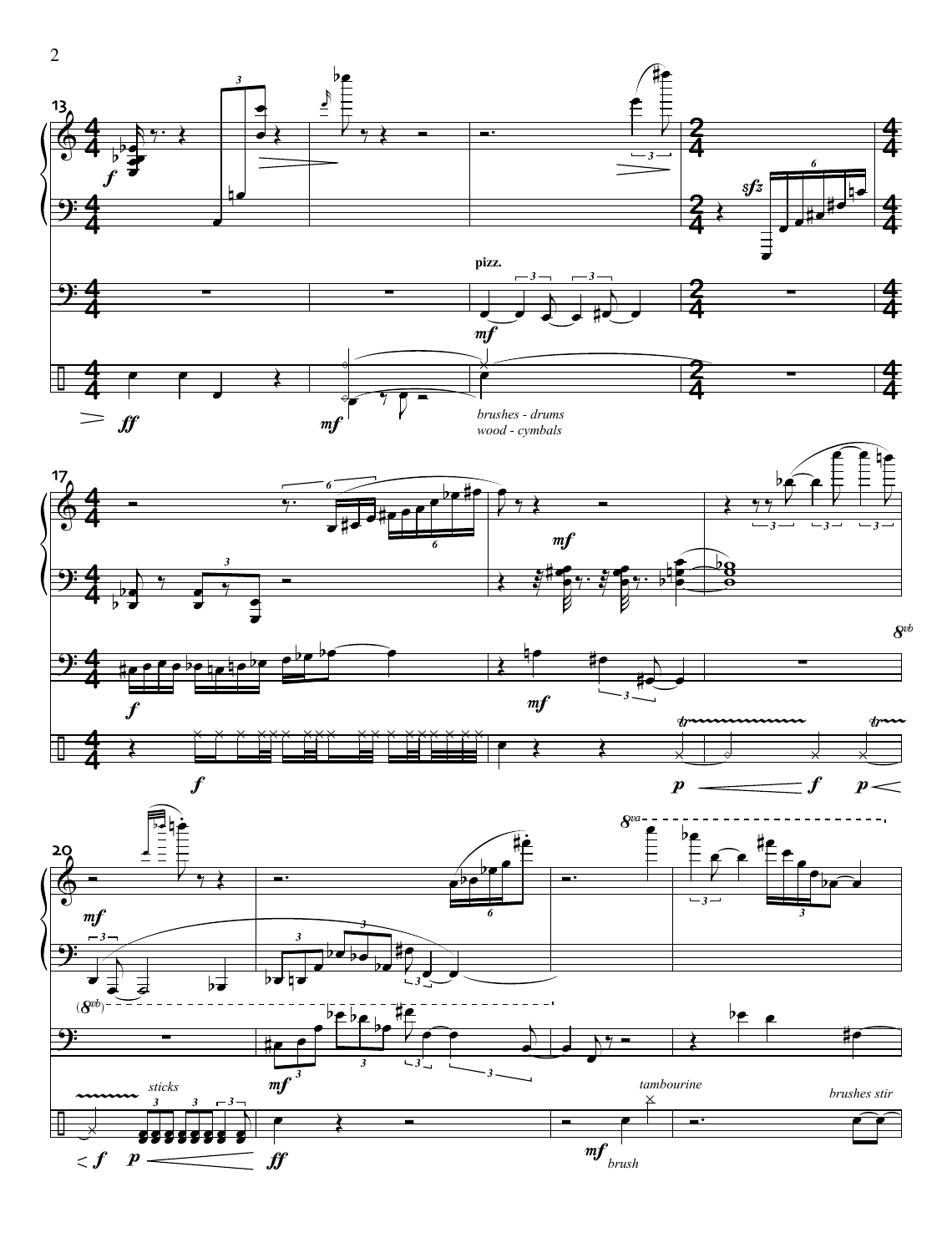







 $m f$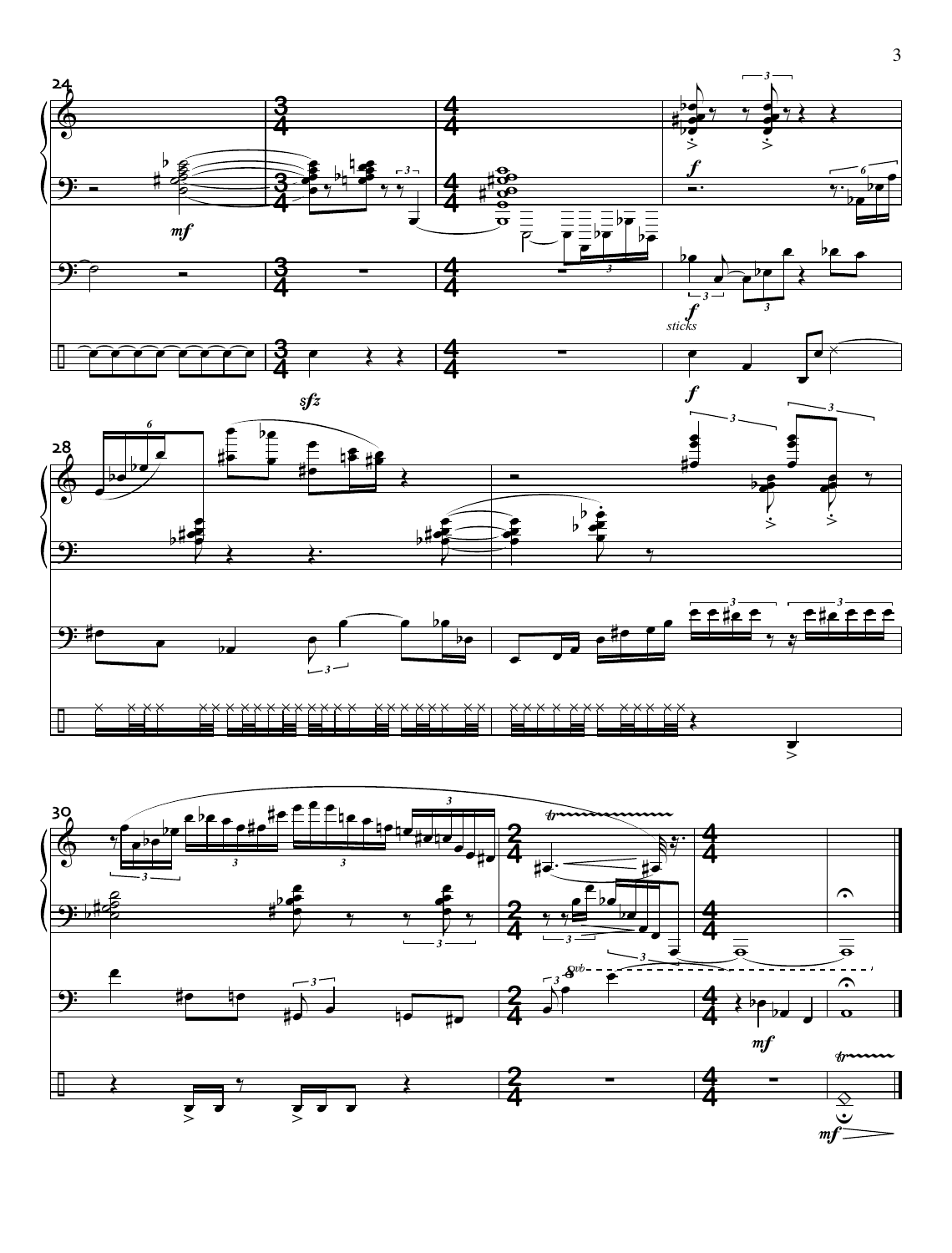